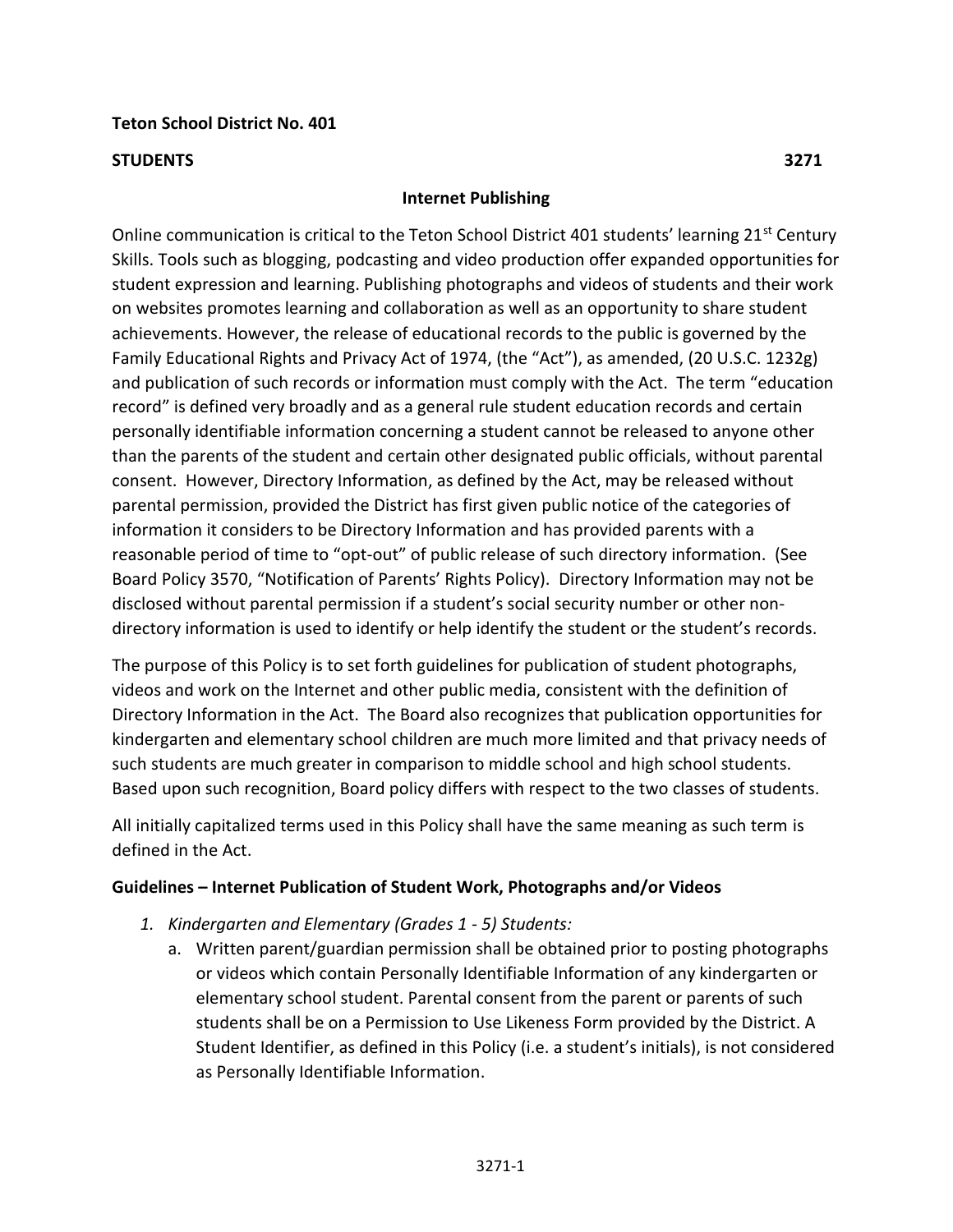- b. Group pictures or videos that do not contain Personally Identifiable Information of any student depicted therein may be published without parental permission, provided the District has given public notice of its directory information policies in accordance with § 1232g of the Act.
- c. Student work that contains no Personally Identifiable Information, may likewise be published without parental permission, provided such publication is made for the purpose of showcasing such work and the District derives no pecuniary benefit from such publication.
- **d. Written parental permission given in accordance with paragraph 1.a. above shall continue to be effective as long as the student is enrolled at a Teton School District No. 401 kindergarten through 5th grade school. Parents may withdraw this permission at any time upon delivery of written notification to the school principal or District Administrative office. See Board Policy No. 3271F, Parent Opt- Out Form.**
- *2. Middle School and High School Students (grades 6-12):* 
	- a. Publication of student photographs, videos and work on the Internet and other public media, may be made without obtaining parental consent (or consent of the student if the student has reached the age of majority), provided such published information is consistent with the definition of Directory Information in the Act and provided the District has published notice of its Directory Information policies in accordance with the Act. Parents/guardians of minor children (under the age of 18) may opt-out of such policies at any time, upon giving written notice to the Building Principal or District Administrative office. In no event shall information be published that would be considered harmful to the student or constitute an invasion of privacy if disclosed.
	- b. Subject to paragraph a. above, students may, without parental consent, be identified by their full name when group or individual photographs or videos are posted on school websites. Directory Information may also be published without parental consent, in conjunction with publication of such photographs or videos.
	- c. Student work may likewise be published without parental or student permission, provided such work may be considered as Directory Information and publication is made for the purpose of showcasing such work and the District derives no pecuniary benefit from such publication.
	- **d. Permission to publish Directory Information without parental consent may be withdrawn by any parent of a student at any time by giving written notice to the**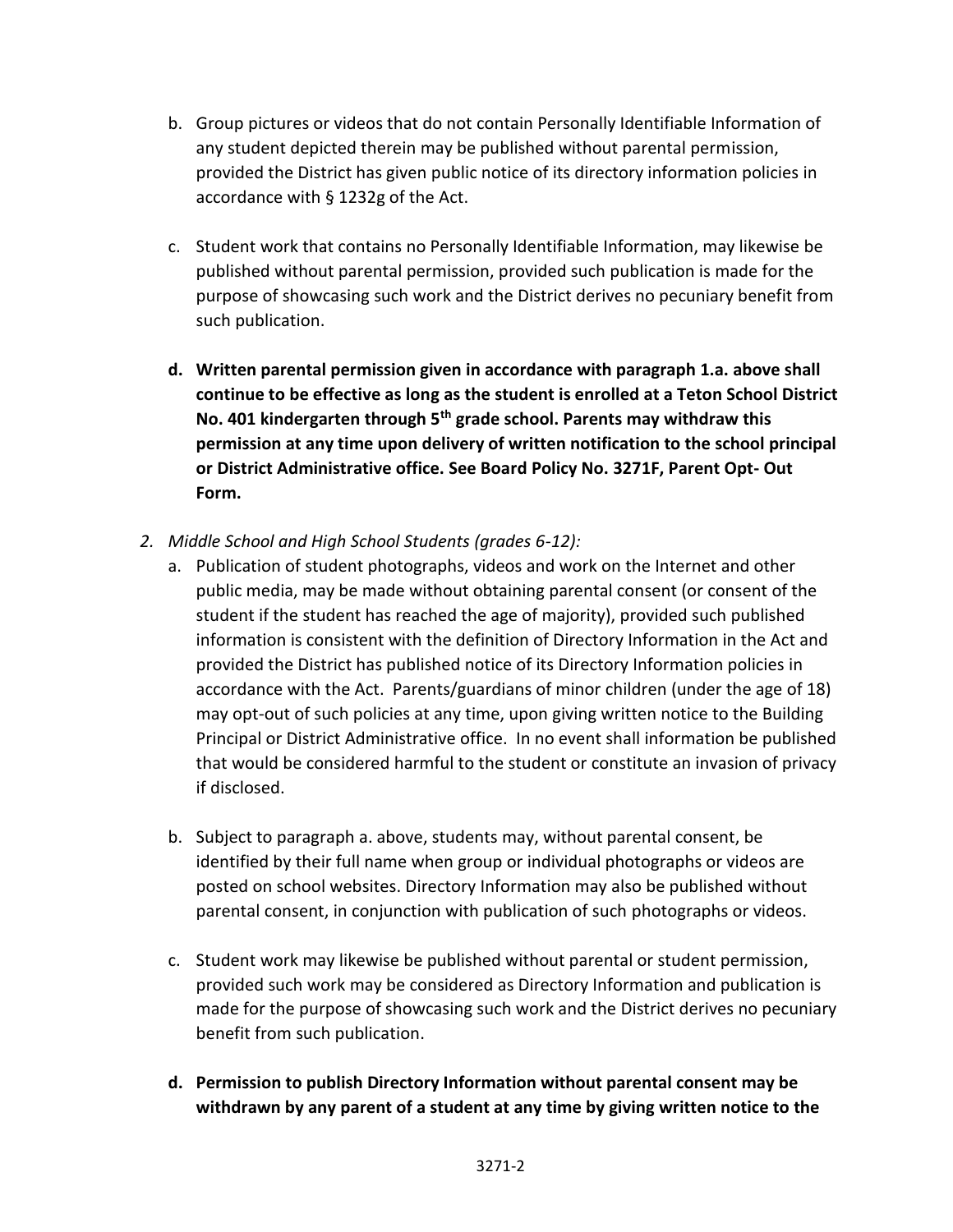# **Building Principal or the District Administrative Office of the parent or parents' desire to "opt out." See Board Policy No. 3271F, Parent Opt- Out Form.**

**3.** Teachers shall not post Personally Identifiable Information about students on their personal websites or social media accounts without permission from at least one of the students' parents/guardians, or without the permission of the student if the student has reached the age of majority. Teachers shall not have personal contacts or relationships with students, except as expressly permitted by Board Policy 5325.

### **Use of Web 2.0 Tools**

- 1. Classroom blogs, student protected email, podcast projects, online collaboration (Google Classroom, etc.), or other Web interactive use shall be considered an extension of the classroom and shall follow establish Internet safety guidelines (see Internet Use Agreement).
- 2. Teachers shall thoroughly review all online resources before using them with students. Content shall be:
	- a. Age appropriate
	- b. Aligned with the Idaho Content Standards
	- c. Aligned with established Teton School District 401 Curriculum
	- d. Consistent with the Children's Online Privacy Protection Act (COPPA)

# **Discipline**

- 1. Students who do not use webs tools appropriately may lose their opportunity to take part in class Internet communication projects and may lose school Internet access privileges.
- 2. Teachers who publish photos or videos of students or their work on the Internet in violation of this Board Policy, neglect to review and monitor websites and materials used as part of student curriculum, or neglect to obtain parental permission for use of a website as required by the Children's Online Privacy Protection Act (COPPA), shall be subject to discipline up to and including dismissal.

# **DEFINITION**

Student Identifier: Information which does not disclose a student's full name, but makes use of the student's initials (i.e. JJW for Joseph John Willard).

Cross Reference: Student Records policy # 3570 Maintenance of School Student Records policy # 3570P Notification to Parents and Students of Rights Concerning a Student's School Records policy # 3570F Parent Opt Out Form # 3271F